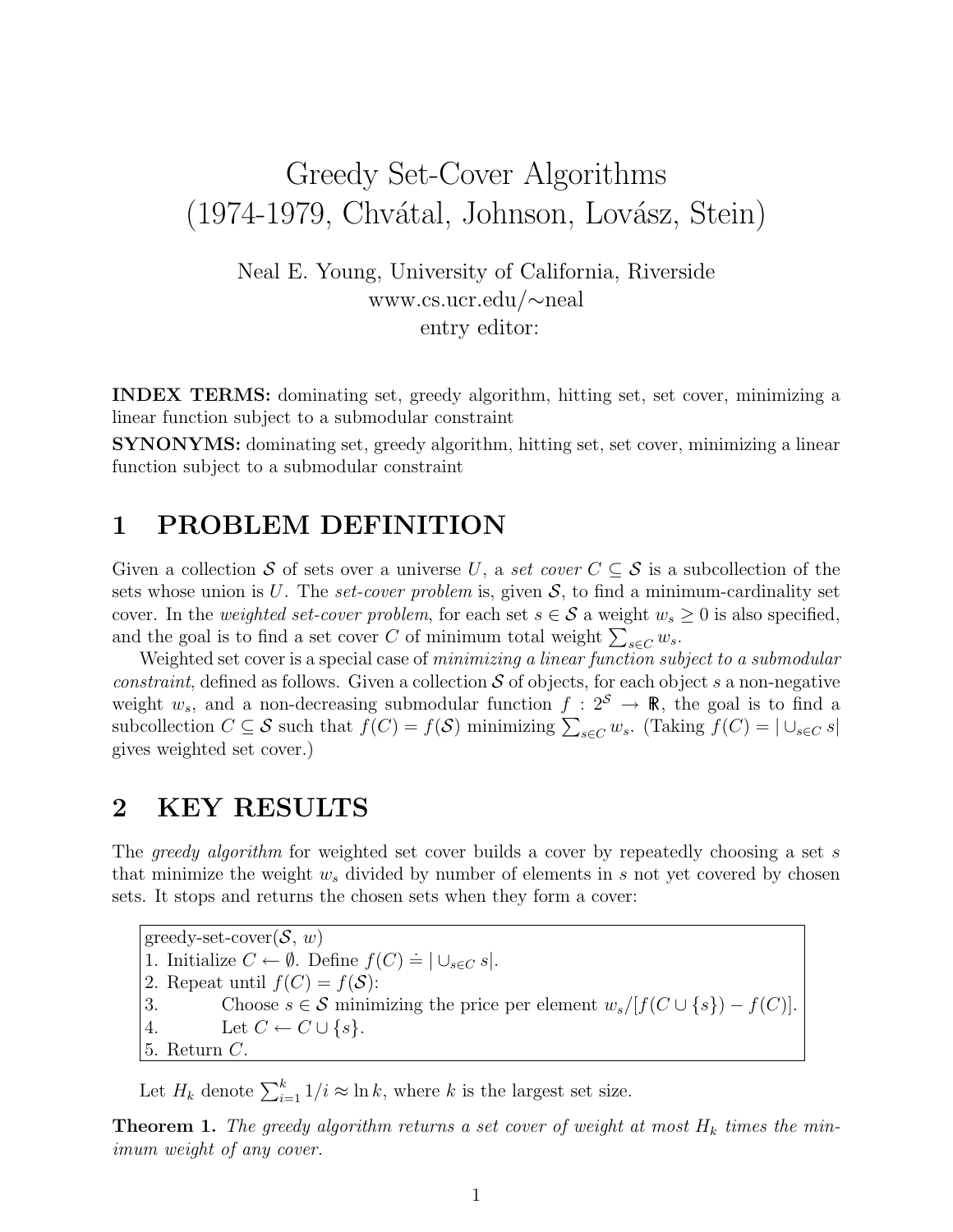*Proof.* When the greedy algorithm chooses a set s, imagine that it charges the price per element for that iteration to each element newly covered by s. Then the total weight of the sets chosen by the algorithm equals the total amount charged, and each element is charged once.

Consider any set  $s = \{x_k, x_{k-1}, \ldots, x_1\}$  in the optimal set cover  $C^*$ . Without loss of generality, suppose that the greedy algorithm covers the elements of s in the order given:  $x_k, x_{k-1}, \ldots, x_1$ . At the start of the iteration in which the algorithm covers element  $x_i$  of s, at least i elements of s remain uncovered. Thus, if the greedy algorithm were to choose s in that iteration, it would pay a cost per element of at most  $w_s/i$ . Thus, in this iteration, the greedy algorithm pays at most  $w_s/i$  per element covered. Thus, it charges element  $x_i$  at most  $w_s/i$  to be covered. Summing over i, the total amount charged to elements in s is at most  $w_s H_k$ . Summing over  $s \in C^*$  and noting that every element is in some set in  $C^*$ , the total amount charged to elements overall is at most  $\sum_{s \in C^*} w_s H_k = H_k$ OPT.  $\Box$ 

The theorem was shown first for the unweighted case (each  $w_s = 1$ ) by Johnson [6], Lovász [9], and Stein [14], then extended to the weighted case by Chvátal [2].

Since then a few refinements and improvements have been shown, including the following:

**Theorem 2.** Let S be a set system over a universe with n elements and weights  $w_s \leq 1$ . The total weight of the cover C returned by the greedy algorithm is at most  $[1+\ln(n/\text{OPT})]$ OPT $+1$ (compare to  $\langle 13 \rangle$ ).

Proof. Assume without loss of generality that the algorithm covers the elements in order  $x_n, x_{n-1}, \ldots, x_1$ . At the start of the iteration in which the algorithm covers  $x_i$ , there are at least i elements left to cover, and all of them could be covered using multiple sets of total cost OPT. Thus, there is some set that covers not-yet-covered elements at a cost of at most  $OPT/i$  per element.

Recall the charging scheme from the previous proof. By the preceding observation, element  $x_i$  is charged at most  $\text{OPT}/i$ . Thus, the total charge to elements  $x_n, \ldots, x_i$  is at most  $(H_n - H_{i-1})$ OPT. Using the assumption that each  $w_s \leq 1$ , the charge to each of the remaining elements is at most 1 per element. Thus, the total charge to all elements is at most  $i - 1 + (H_n - H_{i-1})$ OPT. Taking  $i = 1 + \lceil$ OPT, the total charge is at most  $\lceil \text{OPT} \rceil + (H_n - H_{\lceil \text{OPT} \rceil})\text{OPT} \leq 1 + \text{OPT}(1 + \ln(n/\text{OPT})).$  $\Box$ 

Each of the above proofs implicitly constructs a linear-programming primal-dual pair to show the approximation ratio. The same approximation ratios can be shown with respect to any fractional optimum (solution to the fractional set-cover linear program).

Other results. The greedy algorithm has been shown to have an approximation ratio of  $\ln n - \ln \ln n + O(1)$  [12]. For the special case of set systems whose duals have finite Vapnik-Chervonenkis (VC) dimension, other algorithms have substantially better approximation ratio [1]. Constant-factor approximation algorithms are known for geometric variants of the closely related k-median and facility location problems (see the K-median and Facility Location entry of this text).

The greedy algorithm generalizes naturally to many problems. For example, for minimizing a linear function subject to a submodular constraint (defined above), the natural extension of the greedy algorithm gives an  $H_k$ -approximate solution, where  $k = \max_{s \in \mathcal{S}} f(\{s\})$  –  $f(\emptyset)$ , assuming f is integer-valued [10].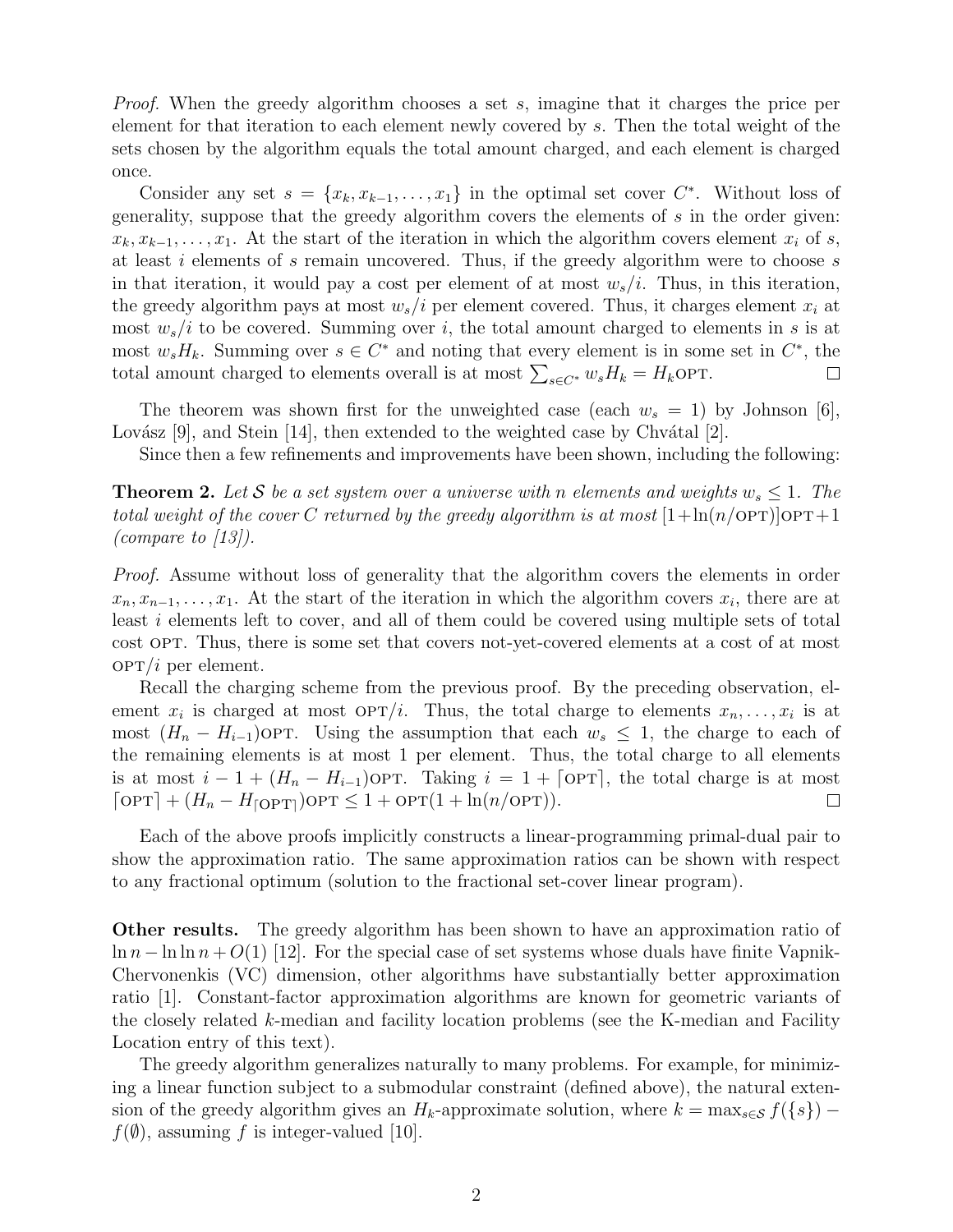The set-cover problem generalizes to allow each element  $x$  to require an arbitrary number  $r<sub>x</sub>$  of sets containing it to be in the cover. This generalization admits a polynomial-time  $O(\log n)$ -approximation algorithm [8].

The special case when each element belongs to at most  $r$  sets has a simple  $r$ -approximation algorithm [15,  $\S$ 15.2]. When the sets have uniform weights ( $w_s = 1$ ), the algorithm reduces to the following: select any maximal collection of elements, no two of which are contained in the same set; return all sets that contain a selected element.

The variant "Max k-coverage" asks for a set collection of total weight at most k covering as many of the elements as possible. This variant has a  $(1 - 1/e)$ -approximation algorithm [15, Problem 2.18] (see [7] for sets with non-uniform weights).

For a general discussion of greedy methods for approximate combinatorial optimization, see [5, Ch. 4].

Finally, under likely complexity-theoretic assumptions, the  $\ln n$  approximation ratio is essentially the best possible for any polynomial-time algorithm [3, 4].

# 3 APPLICATIONS

Set Cover and its generalizations and variants are fundamental problems with numerous applications. Examples include:

- selecting a small number of nodes in a network to store a file so that all nodes have a nearby copy,
- selecting a small number of sentences to be uttered to tune all features in a speechrecognition model [11],
- selecting a small number of telescope snapshots to be taken to capture light from all galaxies in the night sky,
- finding a short string having each string in a given set as a contiguous sub-string.

# 4 OPEN PROBLEMS [optional]

None to report.

## 5 EXPERIMENTAL RESULTS

None to report.

# 6 CROSS REFERENCES

#### EDITOR PLEASE FORMAT

Greedy Algorithms Entry 00423 Set Covering Entry 00275 K-median and Facility Location Entry 00479